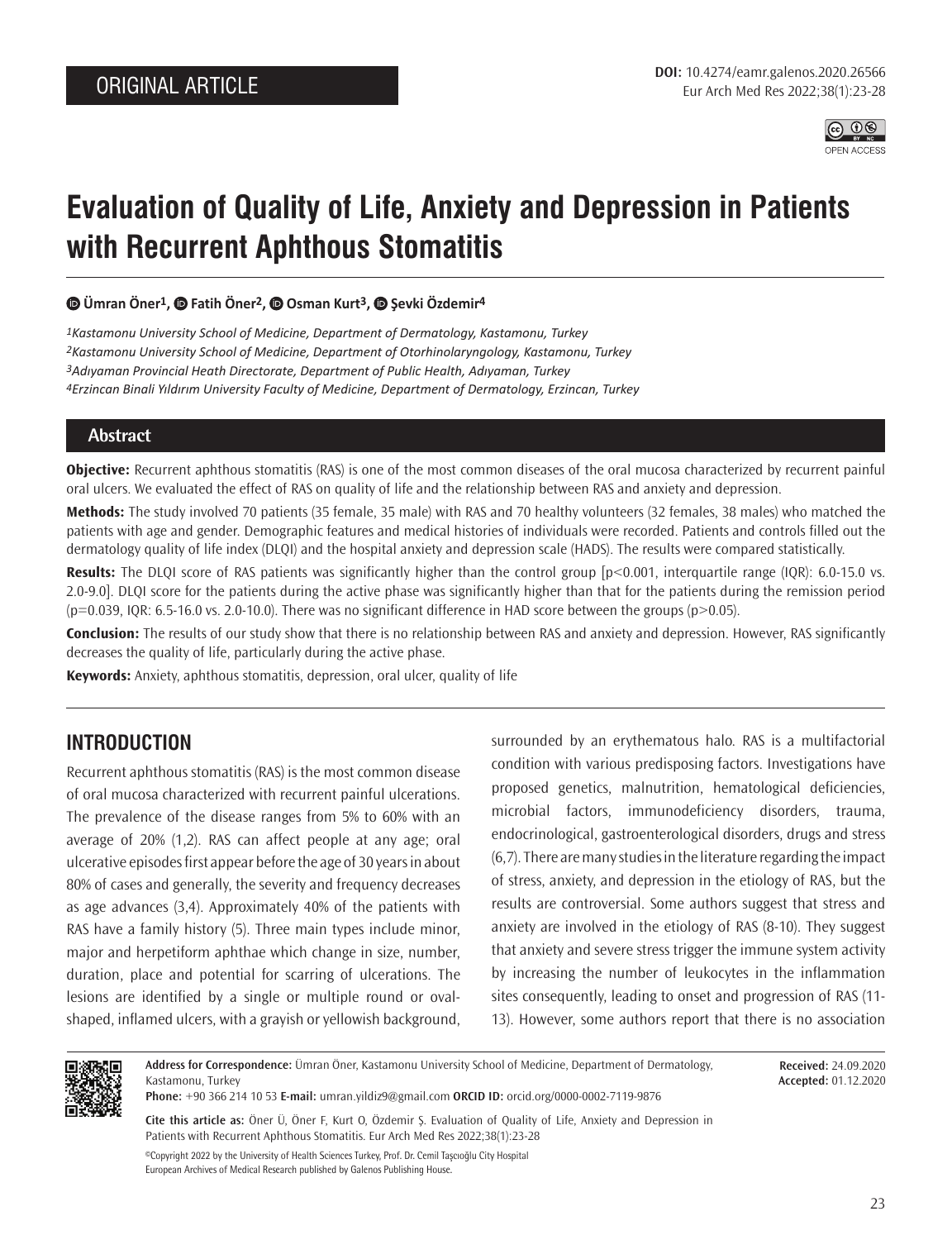between the psychological status of patients and RAS (14-16). In this study, we evaluated the association between quality of life, anxiety, and depression with RAS.

# **METHODS**

### **Patients and Study Design**

A prospective and controlled clinical trial was planned to assess dermatology quality of life index (DLQI) and hospital anxiety and depression scale (HADS) in patients with RAS. The study was administered with the cooperation of Ataturk University Faculty of Medicine, Departments of Dermatology and Venereal Diseases. Atatürk University Faculty of Medicine Ethics Committee approved the study (number of meetings: 6, decision no: 10, date: 30.11.2017). Seventy patients with RAS and 70 healthy controls were included between November 2017 and November 2018 after giving their informed consent.

All cases with oral aphthous ulcerations that occur more than three episodes per year were included in the RAS group after anamnesis, physical examination and laboratory evaluation. Exclusion criteria were:

1. Cases with a history of systemic condition, in particular, Behcet's syndrome, systemic lupus erythematosus or any other diseases presenting with oral mucosal findings,

2. Patients with a history of psychiatric diseases,

3. Those with a history of antimicrobial, anti-inflammatory medication, immunomodulatory agents and vitamin or antioxidant drug usage through the four weeks before the study.

The control group consisted of age and sex-matched healthy 70 people. They were selected from hospital staff, students and relatives without any systemic and psychiatric diseases.

Personal data and anamnesis of patients were documented and the patients completed DLQI and HADS on the day of clinical examination. Personal data of controls were documented and controls completed DLQI and HADS.

DLQI is the most frequently used method because it is simple and clear. Patients' direction to affect social and physical activations in the last week has been tried to be understood. It is designed on the basis of symptoms, feelings of the patient, daily activity, leisure time, school/work life, personal relationships and treatment. DLQI, consists of 10 items, each item is scored: "Very much" - score 3, "a lot" - score 2, "a little" - score 1, "not at all" and "irrelevant" - score 0. Based on their scores, five score ranges can be classified as follows: No effect at all on patient's life (0-1), a small effect on patient's life (2-5), a moderate effect on patient's life (6-10), and very large effect on patient's life (11- 20), extremely large effect on patient's life (21-30).

The HADS detect mood disorders in non-psychiatric hospital clinics, evaluate anxiety and depression separately and exclude symptoms to prevent physical illnesses' effects on the scores. It is quick, short and easy to answer and consists of seven anxiety items and seven depression items (14 items). Each item is responded on a four-point measure. The total score ranges from 0 to 21 points for anxiety and similarly 0 to 21 points for depression. Based on their scores, three score ranges can be categorized as follows: Normal (0-7), borderline abnormal (8-10), and abnormal (11-21).

### **Statistical Analysis**

Statistical analysis was performed using SPSS software, version 22. Descriptive data were shown as n, percent in categorical data, and as median, interquartile range (25-75 percentile values) in scale data. Chi-square test was used to compare categorical data. The normality of data was tested using a Kolmogorov-Smirnov test. Mann-Whitney U test and Kruskal-Wallis test was used for not having a normal distribution. A p value of less than 0.05 was considered statistically significant.

# **RESULTS**

This study encompassed 70 RAS cases (35 males and 35 females) with a mean age of 29.6±10.8 years and 70 controls (38 males and 32 females) with a mean age of 29.3±10.6 years. There were no differences in terms of age, gender, marital status, and educational level (Table 1).

| Table 1. Demographic characteristics of groups |                 |                 |      |                 |               |       |  |
|------------------------------------------------|-----------------|-----------------|------|-----------------|---------------|-------|--|
|                                                |                 | <b>Patients</b> |      | <b>Controls</b> |               |       |  |
| <b>Parameter</b>                               | Category        | n               | $\%$ | n               | $\frac{0}{0}$ | $p^a$ |  |
| Age                                            | $\leq$ 30 years | 42              | 60.0 | 44              | 63.8          |       |  |
|                                                | $>30$ years     | 28              | 40.0 | 25              | 36.2          | 0.647 |  |
| Gender                                         | Female          | 35              | 50.0 | 38              | 54.3          |       |  |
|                                                | Male            | 35              | 50.0 | 32              | 45.7          | 0.612 |  |
| <b>Marital</b><br>status                       | Single          | 32              | 45.7 | 41              | 58.6          | 0.128 |  |
|                                                | Married         | 38              | 54.3 | 29              | 41.4          |       |  |
| <b>Educational</b><br>level                    | Primary school  | 21              | 30.0 | 11              | 15.7          | 0.094 |  |
|                                                | High school     | 21              | 30.0 | 30              | 42.9          |       |  |
|                                                | University      | 28              | 40.0 | 29              | 41.4          |       |  |
| <b>Occupation</b>                              | Student         | 22              | 31.4 | 19              | 27.1          | 0.593 |  |
|                                                | Housewife       | 16              | 22.9 | 13              | 18.6          |       |  |
|                                                | Other           | 32              | 45.7 | 38              | 54.3          |       |  |
| <sup>a</sup> Chi square test                   |                 |                 |      |                 |               |       |  |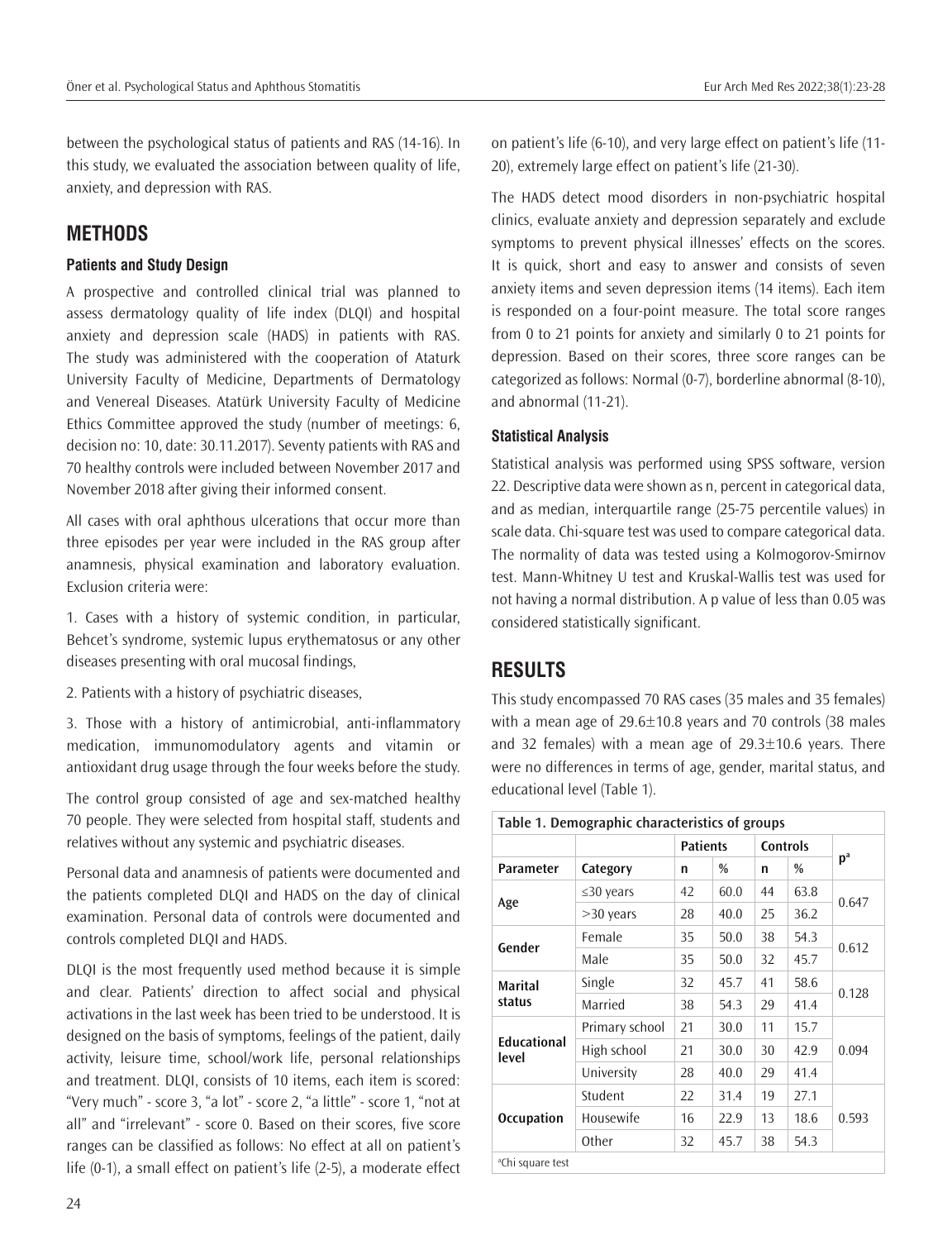Sixty (85.7%) of patients were in the active phase and 10 (14.3%) of patients were in remission period during examination. 36 (51.4%) of the patients had disease for five years and more (Table 2). Most of the patients had 2 to 3 attacks per month.

DLQI scores of RAS patients ranged from 0 to 30 [interquartile range (IQR): 6.0-15.0]; DLQI scores of controls ranged from 0 to 30 (IQR: 2.0-9.0). DLQI score was significantly higher in the patient group than the control group (p<0.001, Table 3, Figure 1).

HADS of patients ranged from 1 to 20 (IOR 4.0-11.0) for anxiety, 0 to 15 (IQR: 2.0-7.0) for depression. Similarly, the control group's HAD scores ranged from 1 to 18 (IQR: 5.0-10.0) for anxiety, 0 to 14 (IQR: 2.0-8.0) for depression. There was no statistically significant difference between two groups with respect to both anxiety and depression scores ( $p=0.912$ ,  $p=0.978$ ) (Table 3).

Anxiety HADS of female patients was higher than that of male patients (IQR: 5.0-12.0 vs. 4.0-9.0, p=0.019). There was no relationship between gender and DLQI and depression scores as well as age, marital status, education status, family history and DLQI and HADS (Table 4).

DLQI score of the patients with RAS during the active phase was higher than that for those with RAS during the remission period (IQR: 6.5-16.0 vs. 2.0-10.0, p=0.039, Figure 2). There was

| Table 2. Detailed characteristics of patients |                  |    |      |  |  |  |
|-----------------------------------------------|------------------|----|------|--|--|--|
| <b>Parameter</b>                              | Category         | n  | $\%$ |  |  |  |
|                                               | Positive $(+)$   | 42 | 60.0 |  |  |  |
| Family history                                | Negative $(-)$   | 28 | 40.0 |  |  |  |
|                                               | $<$ 5            | 34 | 48.6 |  |  |  |
| Mean duration of disease (year)               | $\geq 5$         | 36 | 51.4 |  |  |  |
|                                               | $\leq$ 12        | 14 | 20.0 |  |  |  |
| Frequency of attacks (per year)               | $13 - 36$        | 34 | 48.6 |  |  |  |
|                                               | >36              | 22 | 31.4 |  |  |  |
| Presence of oral ulcer                        | Active phase     | 60 | 85.7 |  |  |  |
|                                               | Remission period | 10 | 14.3 |  |  |  |

**Table 3. The statistical analysis of scale scores in RAS patients and controls** 

|                  | <b>Patients</b> |              | <b>Controls</b> |              |         |  |
|------------------|-----------------|--------------|-----------------|--------------|---------|--|
| <b>Parameter</b> | Median          | <b>IOR</b>   | Median          | <b>IOR</b>   | $p^a$   |  |
| <b>DLOI</b>      | 10.0            | $6.0 - 15.0$ | 5.0             | $2.0 - 9.0$  | < 0.001 |  |
| <b>HADS-A</b>    | 7.0             | $4.0 - 11.0$ | 7.0             | $5.0 - 10.0$ | 0.912   |  |
| <b>HADS-D</b>    | 5.0             | $2.0 - 7.0$  | 5.0             | $2.0 - 8.0$  | 0.978   |  |
|                  |                 |              |                 |              |         |  |

a Mann-Whitney U test, IQR: Interquartile range, DLQI: Dermatology life quality index, HADS-A: Hospital anxiety and depression scale anxiety, HADS-D: Hospital anxiety and depression scale depression, RAS: Recurrent aphthous stomatitis



**Figure 1.** DLQI scores of RAS patients and controls DLQI: Dermatology life quality index, RAS: Recurrent aphthous stomatitis

no difference between the patients during the active phase and the patients during the remission period in terms of scores of anxiety and depression. No difference was found between the duration of disease and frequency of attacks, and scale scores (Table 4).

### **DISCUSSION**

Our study is a prospective and comparative evaluation of the quality of life, anxiety and depression status of RAS patients in Turkey by using DLQI and HADS. There are many studies in the literature about the relationship between quality of life, anxiety and depression and RAS. Most of the studies assessed quality of life by using the oral health impact profile (OHIP-14) (17-19). DLQI is the most frequently used method worldwide in dermatology clinics. HADS, the social readjustment rating scale, structured clinical interview for DSM-IV clinical version, self-rating anxiety scale, general health questionnaire scale, Spielberger statetrait anxiety inventory (STAI), Hamilton's anxiety rating scale (HARS) and Hamilton's depression rating scale (HDRS), Lipp's inventory of stress symptoms (LSSI), Beck anxiety inventory and Beck depression inventory-II are used for the evaluation of the anxiety and depression in patients with oral disease, particularly RAS (8,14,20,21). We assessed the state of anxiety and depression in RAS patients by using HADS because it excludes somatic symptoms, which prevent the effects of physical illnesses on the scores (14,22).

Yang et al. (18), analyzed psychological problems of the patients with RAS, oral lichen planus (OLP) and burning mouth syndrome (BMS) using OHIP-14 and HADS. They reported that patients with RAS, OLP, and BMS had lower quality of life and higher levels of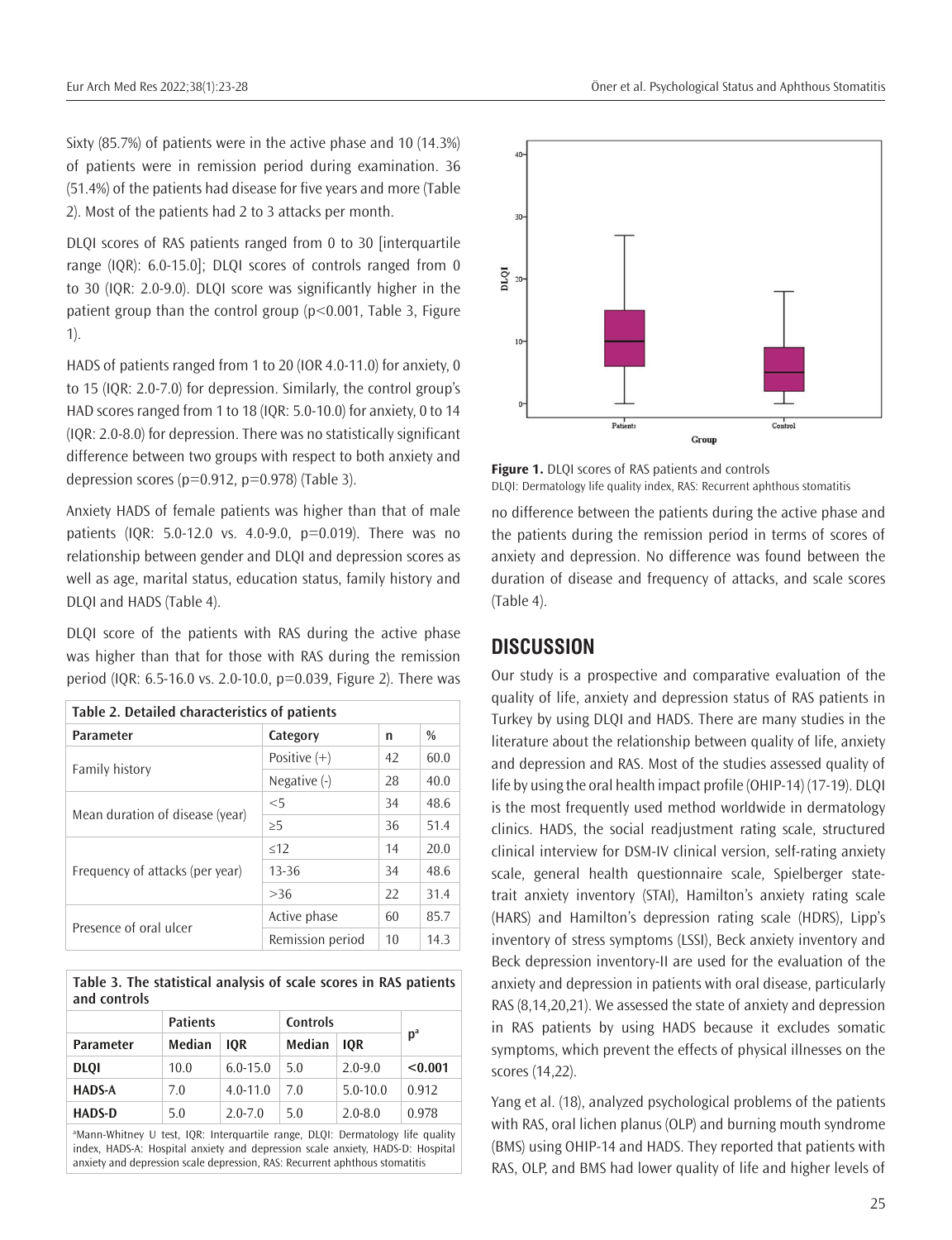| Table 4. The statistical analysis of scale scores in RAS patients |                  |                     |       |                 |       |                 |       |
|-------------------------------------------------------------------|------------------|---------------------|-------|-----------------|-------|-----------------|-------|
|                                                                   |                  | <b>DLQI</b>         |       | <b>HADS-A</b>   |       | <b>HADS-D</b>   |       |
| Parameter                                                         | Category         | Median (IQR)        | p     | Median (IQR)    | p     | Median (IQR)    | p     |
| Age <sup>a</sup> (year)                                           | $\leq 30$        | $9.5(6.0-14.0)$     | 0.986 | $7.0(4.0-11.0)$ | 0.750 | $5.0(2.0-7.0)$  | 0.157 |
|                                                                   | >30              | $10.5(5.0-16.5)$    |       | $6.5(5.0-10.5)$ |       | $6.0(3.0-9.5)$  |       |
| Gender <sup>a</sup>                                               | Female           | $11.0 (8.0 - 16.0)$ | 0.070 | $8.0(5.0-12.0)$ | 0.019 | $6.0(3.0-8.0)$  | 0.306 |
|                                                                   | Male             | $8.0(4.0-15.0)$     |       | $6.0(4.0-9.0)$  |       | $5.0(2.0-7.0)$  |       |
|                                                                   | Single           | $10.5(7.5-14.0)$    | 0.493 | $8.0(3.5-11.0)$ | 0.335 | $5.0(2.5-7.5)$  | 0.817 |
| Marital status <sup>a</sup>                                       | Married          | $9.0(5.0-17.0)$     |       | $6.0(4.0-9.0)$  |       | $5.5(2.0-7.0)$  |       |
|                                                                   | Primary school   | $11.0(6.0-17.0)$    | 0.232 | $8.0(5.0-11.0)$ | 0.655 | $7.0(4.0-12.0)$ | 0.168 |
| Educational level <sup>b</sup>                                    | High school      | $9.0(5.0-11.0)$     |       | $6.0(4.0-10.0)$ |       | $5.0(2.0-7.0)$  |       |
|                                                                   | University       | $10.5(6.0-19.5)$    |       | $6.5(5.0-9.0)$  |       | $5.0(2.0-7.0)$  |       |
| Family history <sup>a</sup>                                       | Positive         | $10.5(5.0-16.0)$    | 0.666 | $6.5(4.0-10.0)$ | 0.904 | $5.5(2.0-7.0)$  | 0.837 |
|                                                                   | Negative         | $9.0(6.0-13.5)$     |       | $7.0(4.0-11.0)$ |       | $5.0(2.0-8.0)$  |       |
|                                                                   | $<$ 5            | $10.0 (6.0-14.0)$   | 0.906 | $6.5(4.0-11.0)$ | 0.710 | $5.0(3.0-7.0)$  | 0.976 |
| Duration of disease (year) <sup>a</sup>                           | $\geq 5$         | $9.5(5.0-18.0)$     |       | $7.0(5.0-10.0)$ |       | $5.5(2.0-7.5)$  |       |
| Frequency of attacks <sup>b</sup> (per year)                      | $\leq$ 12        | $8.0(5.0-14.0)$     | 0.315 | $5.5(4.0-9.0)$  | 0.419 | $5.0(2.0-7.0)$  | 0.263 |
|                                                                   | 13-36            | $10.5(5.0-13.0)$    |       | $6.5(4.0-11.0)$ |       | $5.0(2.0-7.0)$  |       |
|                                                                   | $>36$            | $11.0 (8.0 - 18.0)$ |       | $8.5(4.0-11.0)$ |       | $7.0(4.0-10.0)$ |       |
|                                                                   | Active phase     | $11.0(6.5-16.0)$    | 0.039 | $7.0(4.5-11.0)$ | 0.084 | $5.0(2.5-8.0)$  | 0.467 |
| Oral ulcer <sup>a</sup>                                           | Remission period | $5.0(2.0-10.0)$     |       | $5.0(2.0-6.0)$  |       | $5.5(2.0-6.0)$  |       |

a Mann-Whitney U test, <sup>b</sup> Kruskal-Wallis test, IQR: Interquartile range, DLQI: Dermatology life quality index, HADS-A: Hospital anxiety and depression scale anxiety, HADS-D: Hospital anxiety and depression scale depression, RAS: Recurrent aphthous stomatitis



**Figure 2.** DLQI scores of the patients during active phase and the patients during remission period DLQI: Dermatology life quality index

anxiety and depression. Suresh et al. (23), estimated the validity of other oral mucosal diseases in anxiety and depression patients. In the study, there was a statistically significant difference in oral diseases in patients with anxiety and depression compared to the control group. They detected RAS with a rate of 12% in the

patient group and 2.2% in the control group and suggested that anxiety and depression is a risk factor for RAS. Nadendla et al. (13), compared RAS patients with controls by using HARS and reported that the mean anxiety scores of the RAS group were significantly higher. They suggested anxiety may be involved in the etiopathogenesis of RAS and psychological support is beneficial for patients with RAS. Similarly, Cardoso et al. (24), assessed anxiety levels of RAS patients by using LSSI and BAI and they reported that higher levels of anxiety were associated with RAS. Gallo et al. (25), proposed that psychological conditions might play a role as a trigger or a modifying factor in RAS rather than being a cause of the disease.

The authors who reported that stress was related to the etiopathogenesis of RAS have suggested some mechanisms whereby stress might result in RAS. Increasing the number of leukocytes in the sites of inflammation due to immune system activity, increased production of inflammatory cytokines due to oxidative stress, increased salivary cortisol levels and trauma associated with biting the oral mucosa in stressful times are the proposed mechanisms (11,12,26,27).

Polat et al. (20), evaluated the state of anxiety and depression by using HARS and HDRS and found no difference between the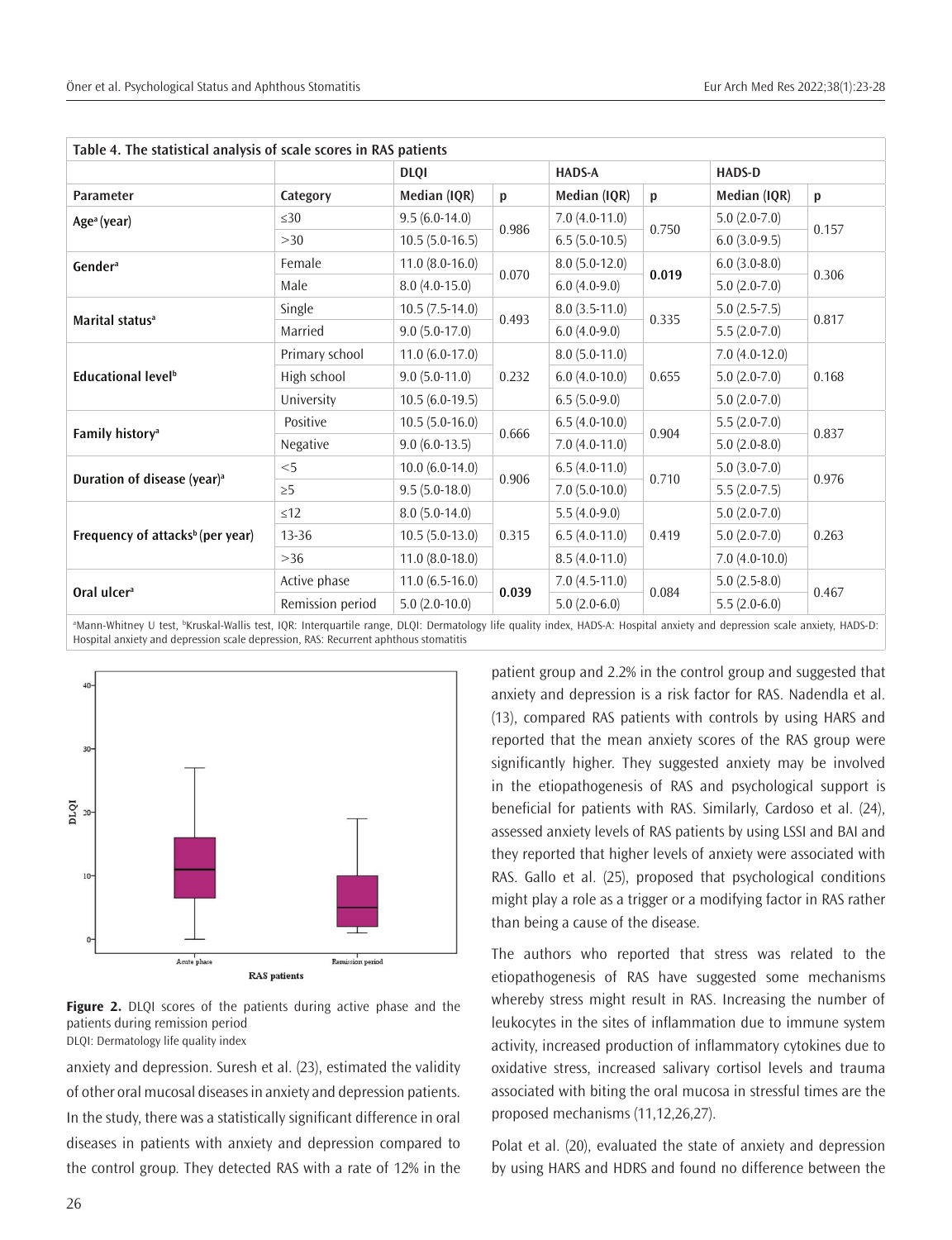patients and controls for anxiety, but there was a significant difference between the groups in terms of depression. Zwiri (14), evaluated the quality of life, anxiety, and depression by using OHIP-14 and HADS in patients and controls. The patients had inferior quality of life compared to controls, and there was no difference between scores of HADs among both groups, as in our study. The author suggested that RAS affects quality of life negatively. However, stressful conditions such as anxiety and depression were not related to quality of life in patients with RAS. Sherman et al. (15), examined the relationships between physical characteristics and psychologic symptoms in RAS patients and reported that the pain intensity was not affected by psychological characteristics. Picek et al. (16), reported similar results with our study by using STAI and BDI-II, and they found no difference in the level of depression and anxiety between the groups. They concluded that psychological disturbance is irrelevant with the occurrence of RAS.

#### **Study Limitations**

The limitation of our study was being performed in a single center. Psychological conditions may vary with the cultural structure and socioeconomic status of societies. Therefore, multicenter studies involving wider populations are needed to clarify whether anxiety and depression play a definitive role in the etiopathogenesis of RAS.

### **CONCLUSION**

The results of our study showed that patients with RAS had impaired quality of life and were particularly more affected negatively in the acute phase because of pain during normal life activities such as eating and speaking. Because of the absence of relationship between RAS and psychological conditions, we suggest that both anxiety and depression may not be associated with the etiopathogenesis of RAS. Hence, studies on larger patient groups should be conducted.

#### **Ethics**

**Ethics Committee Approval:** Ataturk University Faculty of Medicine Ethics Committee approved the study (number of meetings: 6, decision no: 10, date: 30.11.2017).

**Informed Consent:** Consent was received.

**Peer-review:** Externally peer-reviewed.

#### **Authorship Contributions**

Surgical and Medical Practices: Ü.Ö., Concept: Ü.Ö., F.Ö., Design: Ü.Ö., F.Ö., Data Collection or Processing: Ü.Ö., F.Ö., O.K., Analysis or Interpretation: Ü.Ö., O.K., Ş.Ö., Literature Search: Ü.Ö., Writing: Ü.Ö., F.Ö., O.K.

**Conflict of Interest:** No conflict of interest was declared by the authors.

**Financial Disclosure:** The authors declared that this study received no financial support.

## **REFERENCES**

- 1. Hu X, Pan H, He W, Hua H, Yan Z. Evaluation of the content quality of websites for recurrent aphthous ulcers and oral lichen planus. BMC Oral Health 2017;17:170.
- 2. Chiang CP, Yu-Fong Chang J, Wang YP, Wu YH, Wu YC, Sun A. Recurrent aphthous stomatitis - Etiology, serum autoantibodies, anemia, hematinic deficiencies, and management. J Formos Med Assoc 2019;118:1279-89.
- 3. Scully C, Gorsky M, Lozada-Nur F. The diagnosis and management of recurrent aphthous stomatitis: a consensus approach. J Am Dent Assoc 2003;134:200-7.
- 4. McCullough MJ, Abdel-Hafeth S, Scully C. Recurrent aphthous stomatitis revisited; clinical features, associations, and new association with infant feeding practices? J Oral Pathol Med 2007;36:615-20.
- 5. Marakoğlu K, Sezer RE, Toker HC, Marakoğlu I. The recurrent aphthous stomatitis frequency in the smoking cessation people. Clin Oral Investig 2007;11:149-53.
- 6. Zhang Z, Li S, Fang H. Enzymatic antioxidants status in patients with recurrent aphthous stomatitis. J Oral Pathol Med 2017;46:817-20.
- 7. Bankvall M, Sjöberg F, Gale G, Wold A, Jontell M, Östman S. The oral microbiota of patients with recurrent aphthous stomatitis. J Oral Microbiol 2014;6:25739.
- 8. Dhopte A, Naidu G, Singh-Makkad R, Nagi R, Bagde H, Jain S. Psychometric analysis of stress, anxiety and depression in patients with recurrent aphthous stomatitis-A cross-sectional survey based study. J Clin Exp Dent 2018;10:e1109-14.
- 9. Al-Omiri MK, Karasneh J, Lynch E. Psychological profiles in patients with recurrent aphthous ulcers. Int J Oral Maxillofac Surg 2012;41:384-8.
- 10. Soto Araya M, Rojas Alcayaga G, Esguep A. Association between psychological disorders and the presence of oral lichen planus, Burning mouth syndrome and recurrent aphthous stomatitis. Med Oral 2004;9:1-7.
- 11. Huling LB, Baccaglini L, Choquette L, Feinn RS, Lalla RV. Effect of stressful life events on the onset and duration of recurrent aphthous stomatitis. | Oral Pathol Med 2012;41:149-52.
- 12. Redwine L, Snow S, Mills P, Irwin M. Acute psychological stress: effects on chemotaxis and cellular adhesion molecule expression. Psychosom Med 2003;65:598-603.
- 13. Nadendla LK, Meduri V, Paramkusam G, Pachava KR. Relationship of salivary cortisol and anxiety in recurrent aphthous stomatitis. Indian J Endocrinol Metab 2015;19:56-9.
- 14. Zwiri AM. Anxiety, depression and quality of life among patients with recurrent aphthous ulcers. J Contemp Dent Pract 2015;16:112-7.
- 15. Sherman JJ, Barach R, Whitcomb KK, Haley J, Martin MD. Pain and painrelated interference associated with recurrent aphthous ulcers. J Orofac Pain 2007;21:99-106.